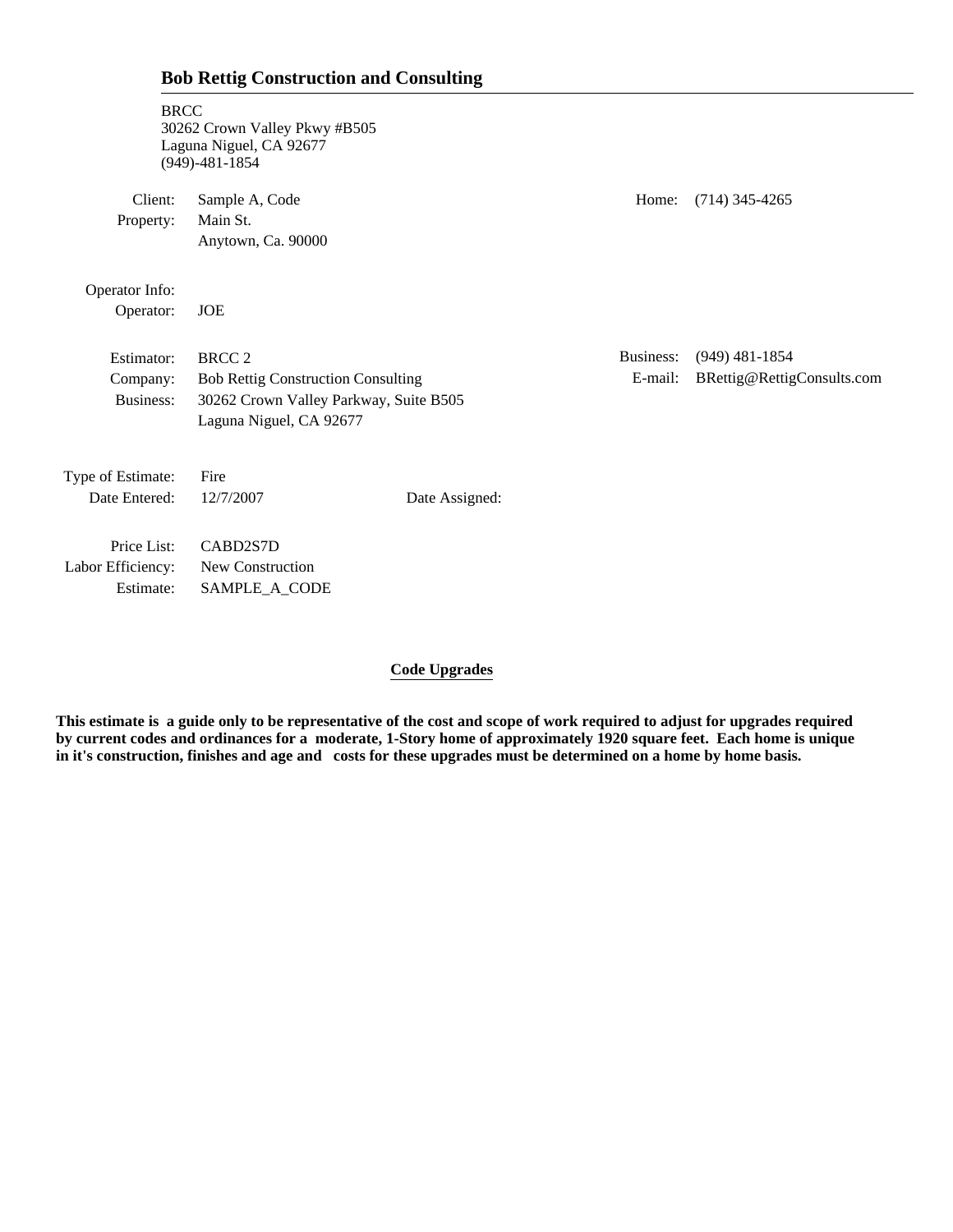## **SAMPLE\_A\_CODE**

## **SAMPLE\_A\_CODE**

| <b>DESCRIPTION</b>                                                                                                                                 | <b>ONTY</b>         | <b>REMOVE</b> | <b>REPLACE</b> | TOTAL    |
|----------------------------------------------------------------------------------------------------------------------------------------------------|---------------------|---------------|----------------|----------|
| Note:<br>The code upgrades for this home include shear paneling, additional metal ties and hangers, fire sprinklers, title 24 energy calculations. |                     |               |                |          |
| 1. Exposed fire protection system (SF of<br>bldg)                                                                                                  | 1,920.00 SF         | 0.00          | 2.34           | 4.492.80 |
| 2. Sheathing - plywood - 1/2" CDX                                                                                                                  | 2,467.00 SF         | 0.00          | 1.06           | 2,615.02 |
| 3. Framing hardware allowance - metal<br>hangers and straps (material only)                                                                        | 1.00 <sub>E</sub> A | 0.00          | 200.00         | 200.00   |
| 4. Carpenter - General Framer - per hour                                                                                                           | 16.00 HR            | 0.00          | 59.64          | 954.24   |
| 5. Add for tempered glass                                                                                                                          | 616.00 SF           | 0.00          | 8.50           | 5,236.00 |

Total: SAMPLE\_A\_CODE 13,498.06

| <b>General Conditions</b>                                 |                     |               |                |              |
|-----------------------------------------------------------|---------------------|---------------|----------------|--------------|
| <b>DESCRIPTION</b>                                        | <b>QNTY</b>         | <b>REMOVE</b> | <b>REPLACE</b> | <b>TOTAL</b> |
| 6. Architectural /Engineering Fees -<br><b>ALLOWANCE</b>  | $1.00$ LS           | 0.00          | 1,500.00       | 1,500.00     |
| 7. Residential supervision - per hour                     | 64.95 HR            | 0.00          | 49.00          | 3,182.55     |
| 8. Temporary power usage (per month)                      | 1.00 MO             | 0.00          | 169.22         | 169.22       |
| 9. Dumpster load - Approx. 12 yards, 1-3<br>ton of debris | 1.00 <sub>E</sub> A | 310.00        | 0.00           | 310.00       |
| <b>Totals: General Conditions</b>                         |                     |               |                | 5,161.77     |

**Line Item Totals: SAMPLE\_A\_CODE 18,659.83**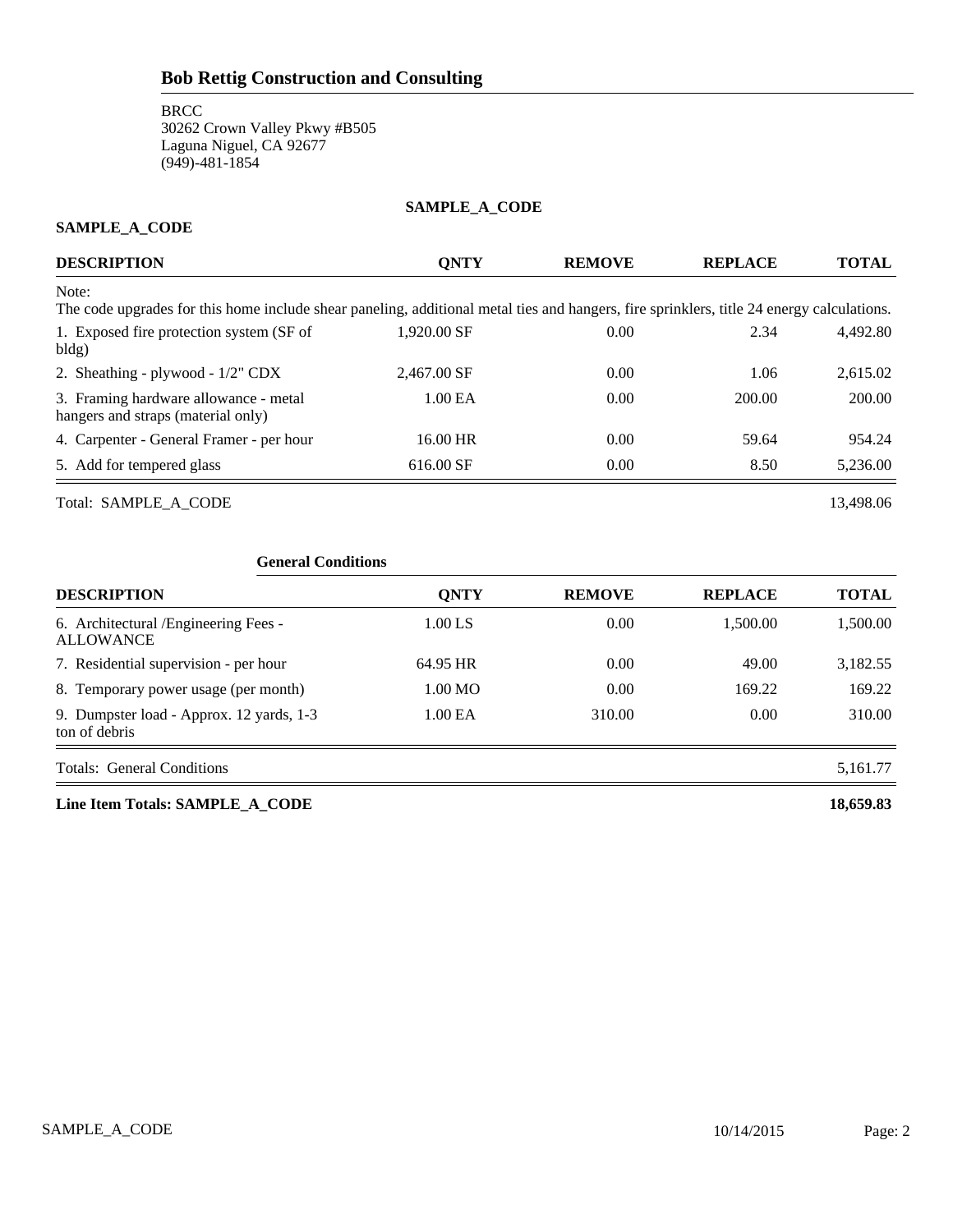3

# **Summary for Dwelling**

| Line Item Total               |                                 |        | 18,659.83   |
|-------------------------------|---------------------------------|--------|-------------|
| <b>Material Sales Tax</b>     | $^{\scriptsize\textregistered}$ | 7.750% | 647.54      |
| Subtotal                      |                                 |        | 19,307.37   |
| Overhead                      | $^{\circ}$                      | 10.0%  | 1,930.74    |
| Profit                        | $^{\circ}$                      | 10.0%  | 1,930.74    |
| <b>Replacement Cost Value</b> |                                 |        | \$23,168.85 |
| <b>Net Claim</b>              |                                 |        | \$23,168.85 |

BRCC 2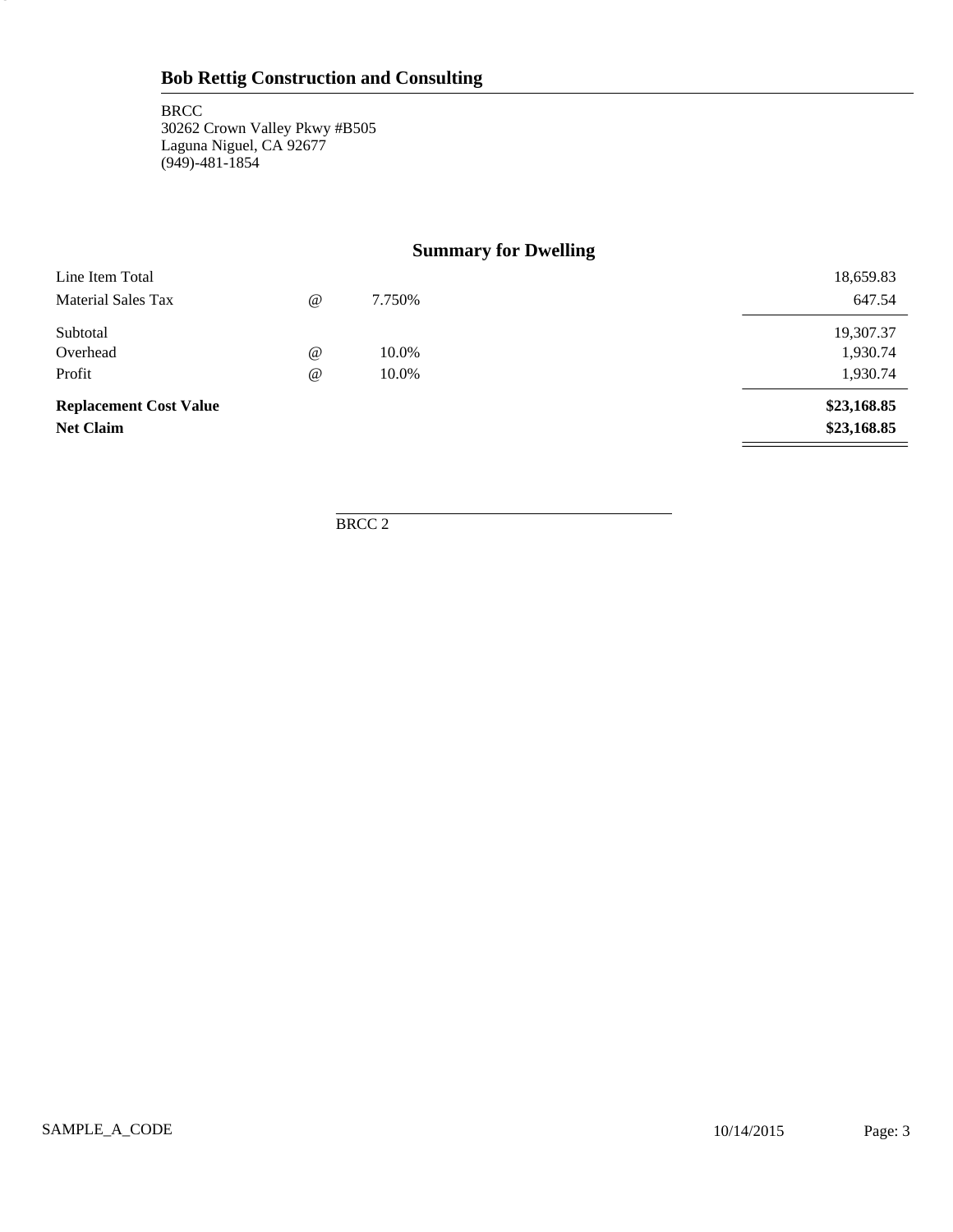# **Recap by Room**

| <b>Estimate: SAMPLE A CODE</b><br><b>General Conditions</b> | 13,498.06<br>5,161.77 | 72.34%<br>27.66% |
|-------------------------------------------------------------|-----------------------|------------------|
| <b>Subtotal of Areas</b>                                    | 18,659.83             | 100.00%          |
| <b>Total</b>                                                | 18,659.83             | 100.00%          |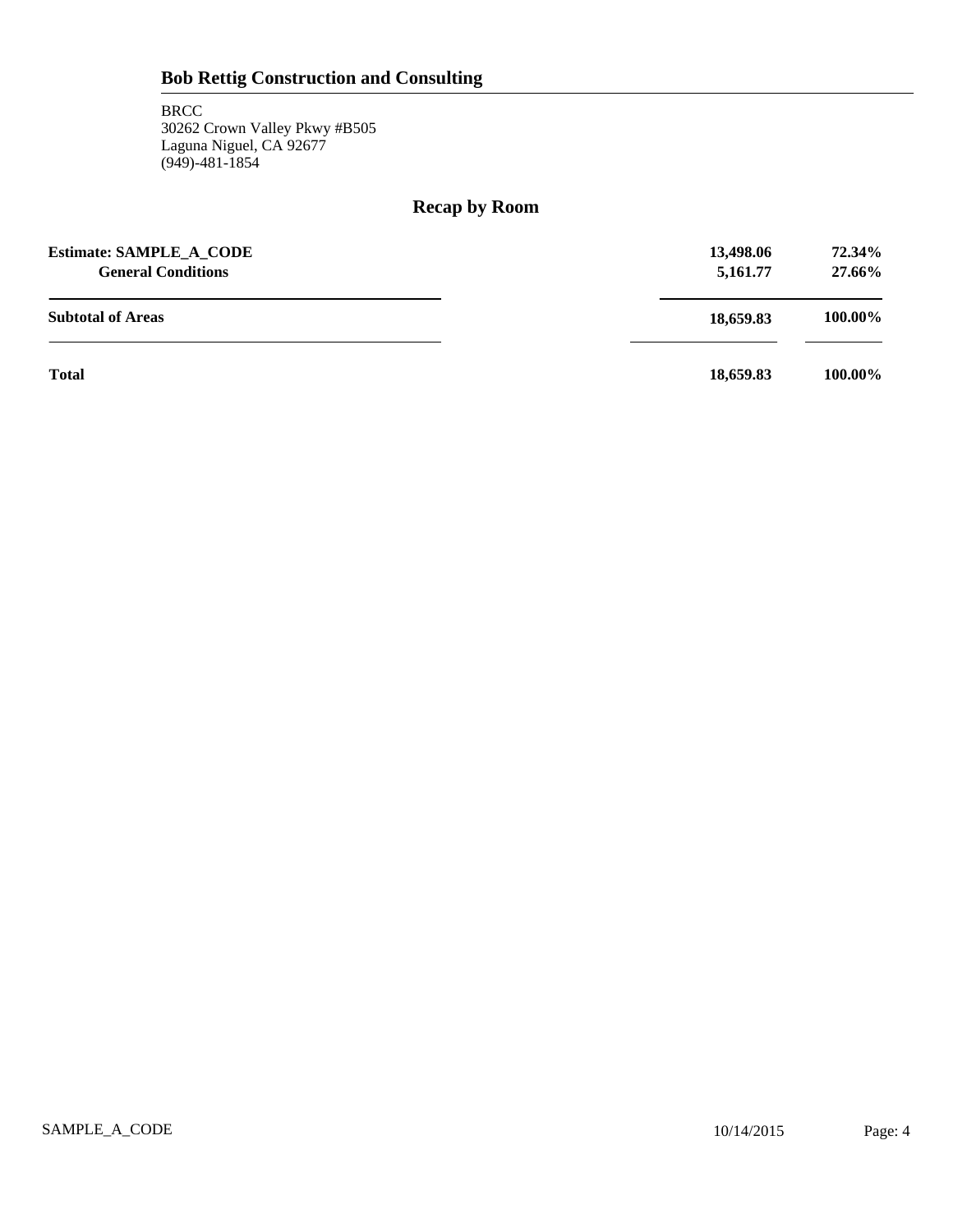# **Bob Rettig Construction and Consulting**

**BRCC** 30262 Crown Valley Pkwy #B505 Laguna Niguel, CA 92677 (949)-481-1854

5

# **Recap by Category**

| <b>O&amp;P</b> Items                 |                 |          | <b>Total</b> | $\frac{6}{9}$ |
|--------------------------------------|-----------------|----------|--------------|---------------|
| <b>GENERAL DEMOLITION</b>            |                 |          | 310.00       | $1.34\%$      |
| PERMITS AND FEES                     |                 |          | 1,500.00     | $6.47\%$      |
| <b>FIRE PROTECTION SYSTEMS</b>       |                 |          | 4,492.80     | 19.39%        |
| <b>FRAMING &amp; ROUGH CARPENTRY</b> |                 |          | 3,769.26     | 16.27%        |
| <b>LABOR ONLY</b>                    |                 |          | 3,182.55     | 13.74%        |
| <b>TEMPORARY REPAIRS</b>             |                 |          | 169.22       | 0.73%         |
| <b>WINDOWS - ALUMINUM</b>            |                 |          | 5,236.00     | 22.60%        |
| <b>O&amp;P</b> Items Subtotal        |                 |          | 18,659.83    | 80.54%        |
| <b>Material Sales Tax</b>            | @               | 7.750%   | 647.54       | $2.79\%$      |
| Overhead                             | $^{\circ}$      | $10.0\%$ | 1,930.74     | 8.33%         |
| Profit                               | $^{\copyright}$ | $10.0\%$ | 1.930.74     | 8.33%         |
| <b>Total</b>                         |                 |          | 23,168.85    | 100.00%       |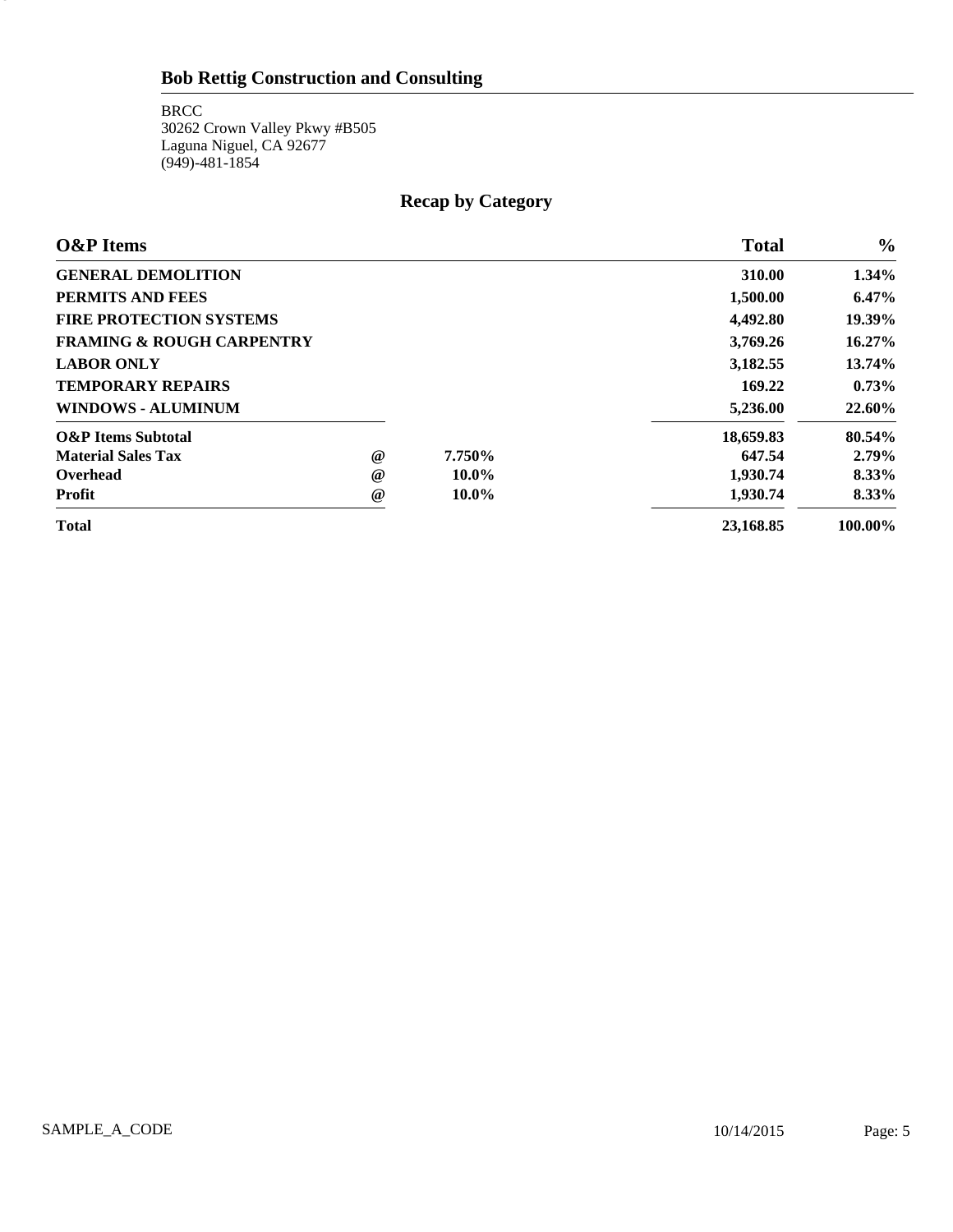# **Bob Rettig Construction and Consulting**

| <b>BRCC</b>                        | 30262 Crown Valley Pkwy #B505<br>Laguna Niguel, CA 92677<br>$(949) - 481 - 1854$ |                |                      |                                                |
|------------------------------------|----------------------------------------------------------------------------------|----------------|----------------------|------------------------------------------------|
| Client:<br>Property:               | Sample C, Code<br>Main St.<br>Anytown, CA, CA 92065                              |                |                      |                                                |
| Operator Info:<br>Operator:        | <b>BOB</b>                                                                       |                |                      |                                                |
| Estimator:                         | <b>Bob Rettig</b>                                                                |                | Business:<br>E-mail: | $(949)$ 481-1854<br>brettig@rettigconsults.com |
|                                    |                                                                                  |                |                      |                                                |
| Type of Estimate:<br>Date Entered: | Fire<br>10/14/2015                                                               | Date Assigned: |                      |                                                |
| Price List:                        | CASD2S7D                                                                         |                |                      |                                                |

Labor Efficiency: New Construction Estimate: SAMPLE\_C\_CODE

## **Code Upgrades**

**This estimate is a guide only to be representative of the cost and scope of work required to adjust for upgrades required by current codes and ordinances for a moderate, 1-Story home of approximately 1300 square feet. Each home is unique in it's construction, finishes and age and costs for these upgrades must be determined on a home by home basis.**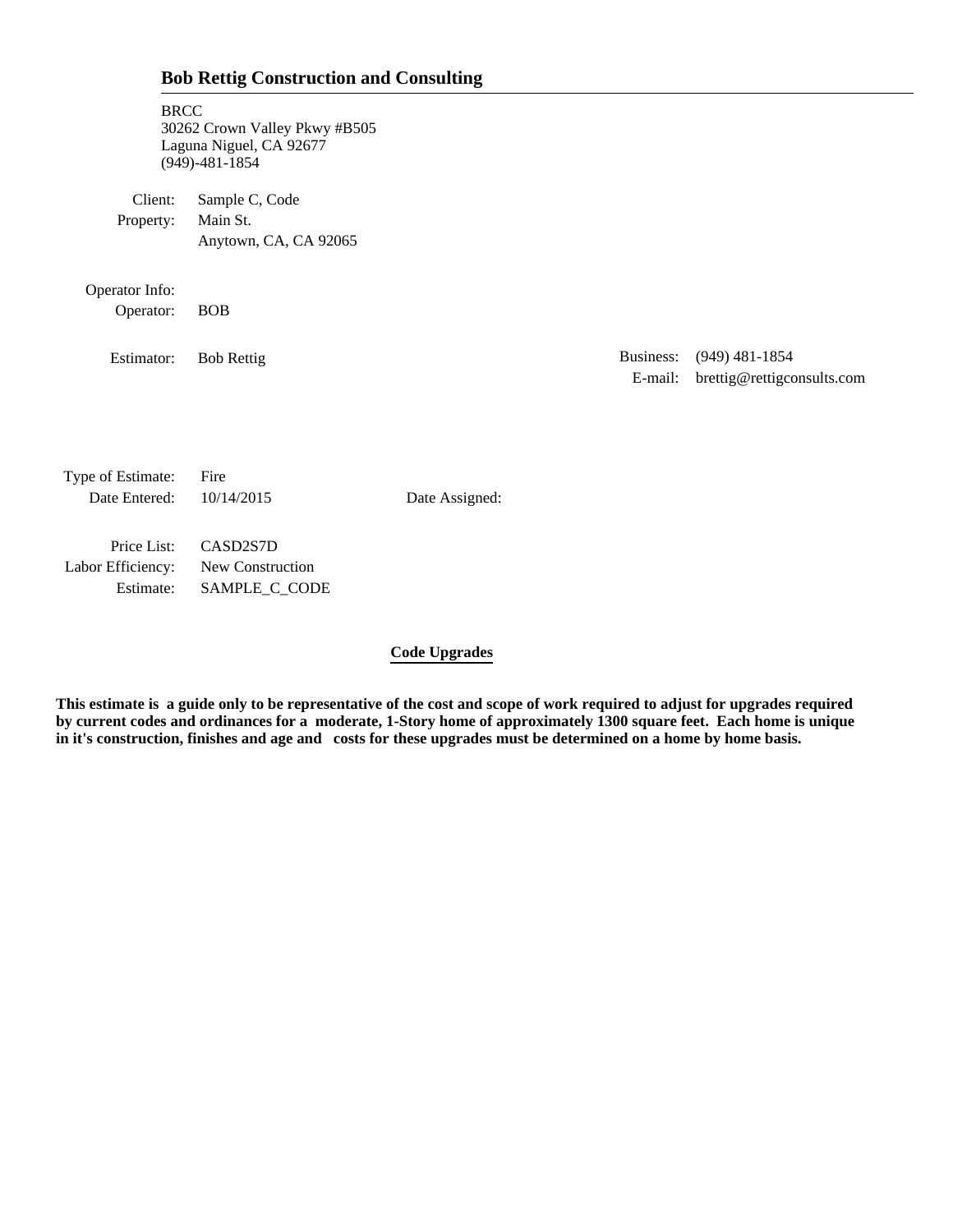## **SAMPLE\_C\_CODE**



556.00 SF Walls 9,196.00 SF Walls & Ceiling 960.00 SY Flooring 270.00 SF Long Wall 1,112.00 LF Ceil. Perimeter

# **Code Upgrades LxWxH 540'0" x 16'0" x 6"**

8,640.00 SF Ceiling 8,640.00 SF Floor 1,112.00 LF Floor Perimeter 8.00 SF Short Wall

## **Subroom 1: Driveway #2 LxWxH 999'0" x 16'0" x 6"**



| 16,999.00 SF Walls & Ceiling |
|------------------------------|
| 1,776.00 SY Flooring         |
| 499.50 SF Long Wall          |
| 2.030.00 LF Ceil. Perimeter  |
|                              |

1,015.00 SF Walls

**Subroom 3: Driveway #3** 

## **Subroom 2: Driveway #2 offset LxWxH 21'0" x 16'0" x 6"**

37.00 SF Walls 373.00 SF Walls & Ceiling 37.33 SY Flooring 10.50 SF Long Wall 74.00 LF Ceil. Perimeter

336.00 SF Ceiling 336.00 SF Floor 74.00 LF Floor Perimeter 8.00 SF Short Wall

| LxWxH 300'0" x 16'0" x 6" |  |  |
|---------------------------|--|--|
|---------------------------|--|--|

| 316.00 SF Walls               | $4,800.00$ SF Ceiling     |
|-------------------------------|---------------------------|
| 5,116.00 SF Walls $&$ Ceiling | 4,800.00 SF Floor         |
| 533.33 SY Flooring            | 632.00 LF Floor Perimeter |
| 150.00 SF Long Wall           | 8.00 SF Short Wall        |
| 632.00 LF Ceil. Perimeter     |                           |
|                               |                           |

| <b>DESCRIPTION</b>                                                                                         | <b>ONTY</b> | <b>REMOVE</b> | <b>REPLACE</b> | <b>TOTAL</b> |
|------------------------------------------------------------------------------------------------------------|-------------|---------------|----------------|--------------|
| 1. Exposed fire protection system (SF of<br>bldg) for residence                                            | 2,197.33 SF | 0.00          | 2.52           | 5,537.27     |
| 2. Water supply line - copper with fitting<br>and hanger, 1" - Allowance to accomodate<br>sprinkler system | 250.00 LF   | 0.00          | 27.92          | 6.980.00     |
| 3. Water heater seismic strap kit - up to 55<br>gallon                                                     | 1.00 EA     | 0.00          | 41.33          | 41.33        |
| 4. Seimsmic hardware - Allowance                                                                           | 1.00 BD     | 0.00          | 1,000.00       | 1.000.00     |
| SAMPLE C CODE                                                                                              |             |               | 10/14/2015     | Page: 2      |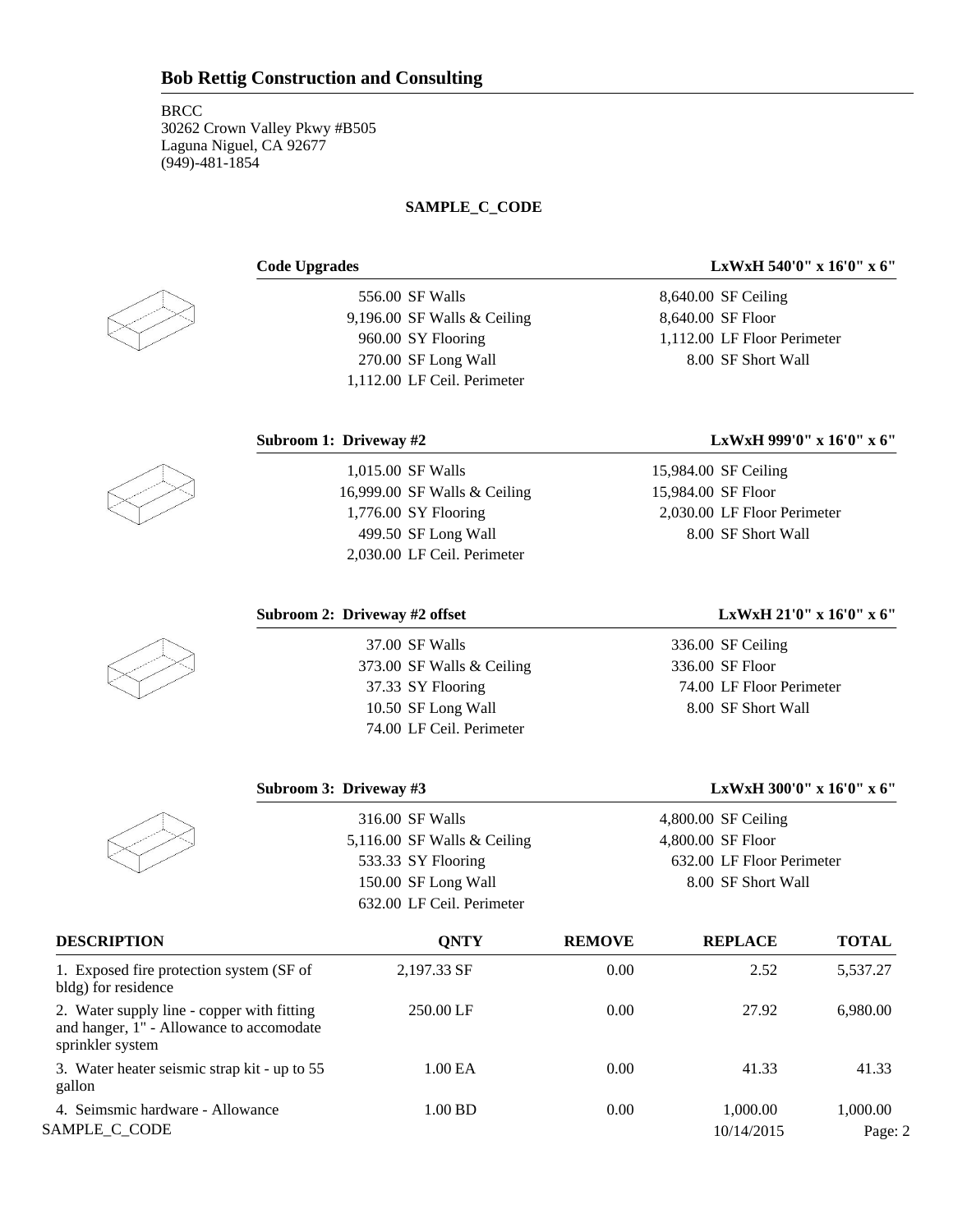**BRCC** 

3

30262 Crown Valley Pkwy #B505 Laguna Niguel, CA 92677 (949)-481-1854

| <b>CONTINUED - Code Upgrades</b>                                                                                                                                                                                                                                                                                                    |                     |               |                |              |  |
|-------------------------------------------------------------------------------------------------------------------------------------------------------------------------------------------------------------------------------------------------------------------------------------------------------------------------------------|---------------------|---------------|----------------|--------------|--|
| <b>DESCRIPTION</b>                                                                                                                                                                                                                                                                                                                  | <b>QNTY</b>         | <b>REMOVE</b> | <b>REPLACE</b> | <b>TOTAL</b> |  |
| Note:<br>The following allowance costs are to increase the footing sizes to accommodate the added shear requirements:                                                                                                                                                                                                               |                     |               |                |              |  |
| 5. Footings - labor & materials - Reinforced                                                                                                                                                                                                                                                                                        | 1.00 EA             | 0.00          | 1,500.00       | 1,500.00     |  |
| 6. Photo-electric timer for lights                                                                                                                                                                                                                                                                                                  | 2.00 EA             | 0.00          | 41.84          | 83.68        |  |
| 7. Breaker panel - 200 amp with AFCI<br>breakers                                                                                                                                                                                                                                                                                    | 1.00 EA             | 0.00          | 1,505.49       | 1,505.49     |  |
| 8. Breaker panel - 200 amp with out AFCI<br>breakers - CREDIT ITEM                                                                                                                                                                                                                                                                  | 1.00 EA             | 0.00          | -989.94        | $-989.94$    |  |
| 9. Ground fault interrupter (GFI) outlet                                                                                                                                                                                                                                                                                            | 3.00 EA             | 0.00          | 27.56          | 82.68        |  |
| Fire Resistant Construction:                                                                                                                                                                                                                                                                                                        |                     |               |                |              |  |
| 10. Add for tempered glass on windows                                                                                                                                                                                                                                                                                               | 786.00 SF           | 0.00          | 8.50           | 6,681.00     |  |
| 11. Carpenter - General Framer - per hour to<br>enlarge front gate                                                                                                                                                                                                                                                                  | 6.00 HR             | 0.00          | 64.93          | 389.58       |  |
| Holding Tank - The Fire Marshall has mandated that (2) 10,000 gallon water holding tanks must be installed as well as (2) onsite fire<br>hydrants. The location and size of the existing water source is unknown and therefore the cost to install the onsite hydrants could go<br>up. The cost of the holding tanks is a firm bid. |                     |               |                |              |  |
| 12. Water Holding Tanks, installed (2 @<br>10,000 gallons ea); Bid - Aspin Drilling                                                                                                                                                                                                                                                 | 1.00 EA             | 0.00          | 26,600.00      | 26,600.00    |  |
| 13. Labor and material Allowance to<br>increase 1" water line from holding tanks to<br>residence                                                                                                                                                                                                                                    | 150.00 LF           | 0.00          | 15.00          | 2,250.00     |  |
| 14. Install on-site fire hydrant - Allowance                                                                                                                                                                                                                                                                                        | 2.00 <sub>E</sub> A | 0.00          | 10,000.00      | 20,000.00    |  |
| Note:<br>The fire marshall has mandated that the roads be made of decomposed granite and be a minimum of 16' wide and with the ability to<br>turnaround a fire truck. This work is not covered under this policy.                                                                                                                   |                     |               |                |              |  |
| 15. Excavation                                                                                                                                                                                                                                                                                                                      | CY                  | 0.00          | 6.57           | 0.00         |  |
| 16. Decomposed granite - materials only -<br>basic sand color                                                                                                                                                                                                                                                                       | TN                  | 0.00          | 40.00          | 0.00         |  |
| 17. Backhoe loader and operator to place<br>DG                                                                                                                                                                                                                                                                                      | HR                  | 0.00          | 77.63          | 0.00         |  |
| 18. Riding drum compactor and operator                                                                                                                                                                                                                                                                                              | HR                  | 0.00          | 67.50          | 0.00         |  |
| 19. Delivery charge per truck (12 yards)                                                                                                                                                                                                                                                                                            | EA                  | 0.00          | 85.00          | 0.00         |  |
| <b>Totals: Code Upgrades</b>                                                                                                                                                                                                                                                                                                        |                     |               |                | 71,661.09    |  |

|                    | <b>General Conditions</b> |             |               |                |              |
|--------------------|---------------------------|-------------|---------------|----------------|--------------|
| <b>DESCRIPTION</b> |                           | <b>ONTY</b> | <b>REMOVE</b> | <b>REPLACE</b> | <b>TOTAL</b> |
| SAMPLE_C_CODE      |                           |             |               | 10/14/2015     | Page: 3      |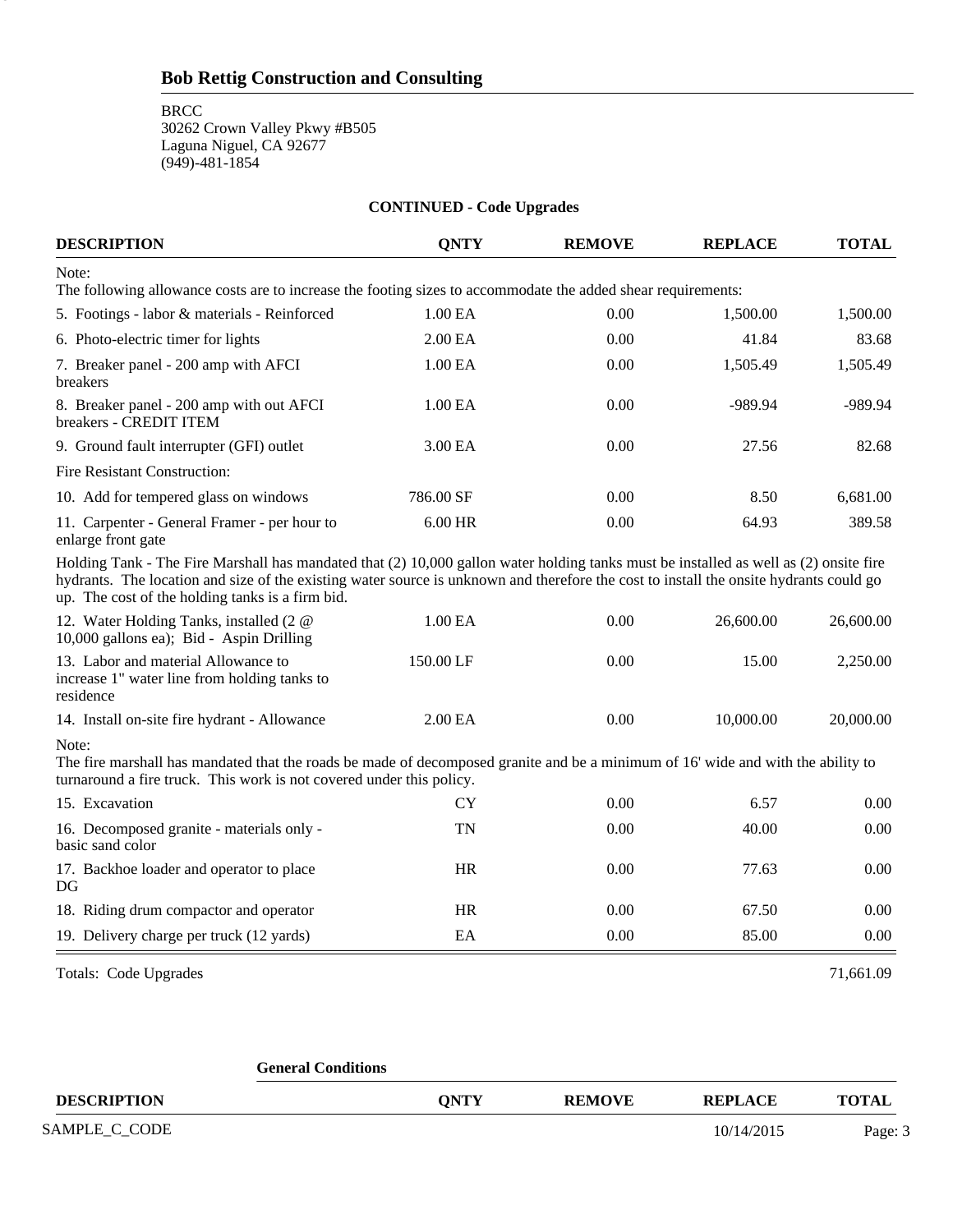## **CONTINUED - General Conditions**

| <b>DESCRIPTION</b>                                                               | <b>ONTY</b>       | <b>REMOVE</b> | <b>REPLACE</b> | <b>TOTAL</b> |
|----------------------------------------------------------------------------------|-------------------|---------------|----------------|--------------|
| 20. General and progressive clean - up                                           | 43.30 HR          | 0.00          | 34.09          | 1,476.10     |
| 21. Temporary toilet (per month)                                                 | $0.50 \text{ MO}$ | 0.00          | 105.07         | 52.54        |
| 22. Temporary power usage (per month)                                            | $0.50 \text{ MO}$ | 0.00          | 89.22          | 44.61        |
| 23. Temporary storage container                                                  | $0.50 \text{ MO}$ | 0.00          | 80.00          | 40.00        |
| 24. Architectural $&$ Engineering fees - 6%<br>of construction costs - ALLOWANCE | 1.00 EA           | 0.00          | 6.183.06       | 6,183.06     |

Totals: General Conditions 7,796.31

## **Line Item Totals: SAMPLE\_C\_CODE 79,457.40**

# **Grand Total Areas:**

| 1,924.00 SF Walls  |                         | 29,760.00 SF Ceiling                |          | 31,684.00 SF Walls and Ceiling |
|--------------------|-------------------------|-------------------------------------|----------|--------------------------------|
| 29,760.00 SF Floor |                         | 3,306.67 SY Flooring                |          | 3,848.00 LF Floor Perimeter    |
|                    | 930.00 SF Long Wall     | 32.00 SF Short Wall                 |          | 3,848.00 LF Ceil. Perimeter    |
|                    | 0.00 Floor Area         | 0.00 Total Area                     | $0.00 -$ | Interior Wall Area             |
|                    | 0.00 Exterior Wall Area | 0.00 Exterior Perimeter of<br>Walls |          |                                |
|                    | 0.00 Surface Area       | 0.00 Number of Squares              |          | 0.00 Total Perimeter Length    |
|                    | 0.00 Total Ridge Length | 0.00 Total Hip Length               |          |                                |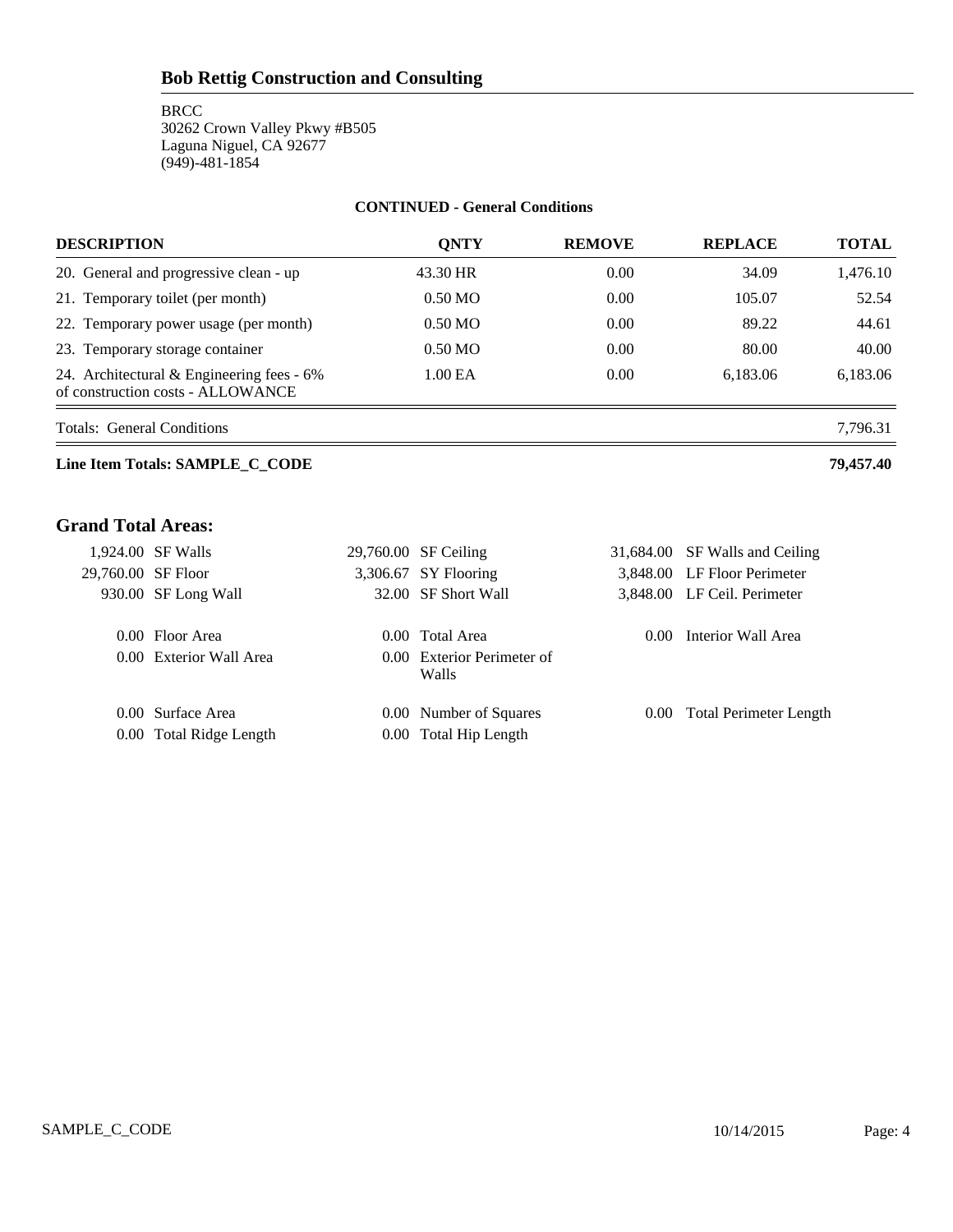5

# **Summary for Dwelling**

| <b>Replacement Cost Value</b><br><b>Net Claim</b> |            |        | \$106,602.45<br>\$106,602.45 |
|---------------------------------------------------|------------|--------|------------------------------|
| Profit                                            | $\omega$   | 15.0%  | 12,300.28                    |
| Overhead                                          | $\omega$   | 15.0%  | 12,300.28                    |
| Subtotal                                          |            |        | 82,001.89                    |
| <b>Material Sales Tax</b>                         | $^{\circ}$ | 7.750% | 2,544.49                     |
| Line Item Total                                   |            |        | 79,457.40                    |

Bob Rettig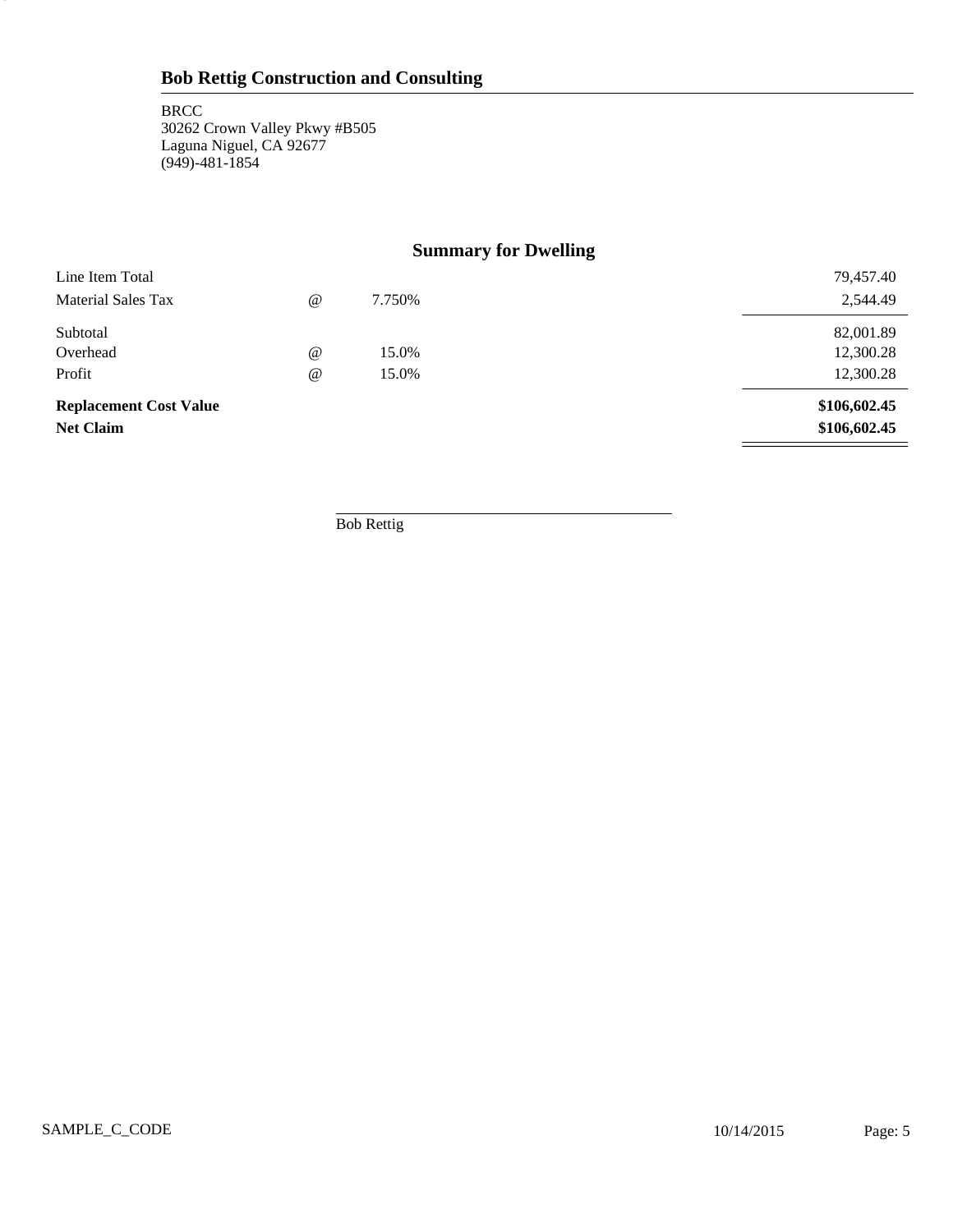6

# **Recap by Room**

| <b>Estimate: SAMPLE_C_CODE</b><br><b>Code Upgrades</b><br><b>General Conditions</b> | 71,661.09<br>7,796.31 | 90.19%<br>9.81% |
|-------------------------------------------------------------------------------------|-----------------------|-----------------|
| <b>Subtotal of Areas</b>                                                            | 79.457.40             | 100.00%         |
| <b>Total</b>                                                                        | 79.457.40             | 100.00%         |